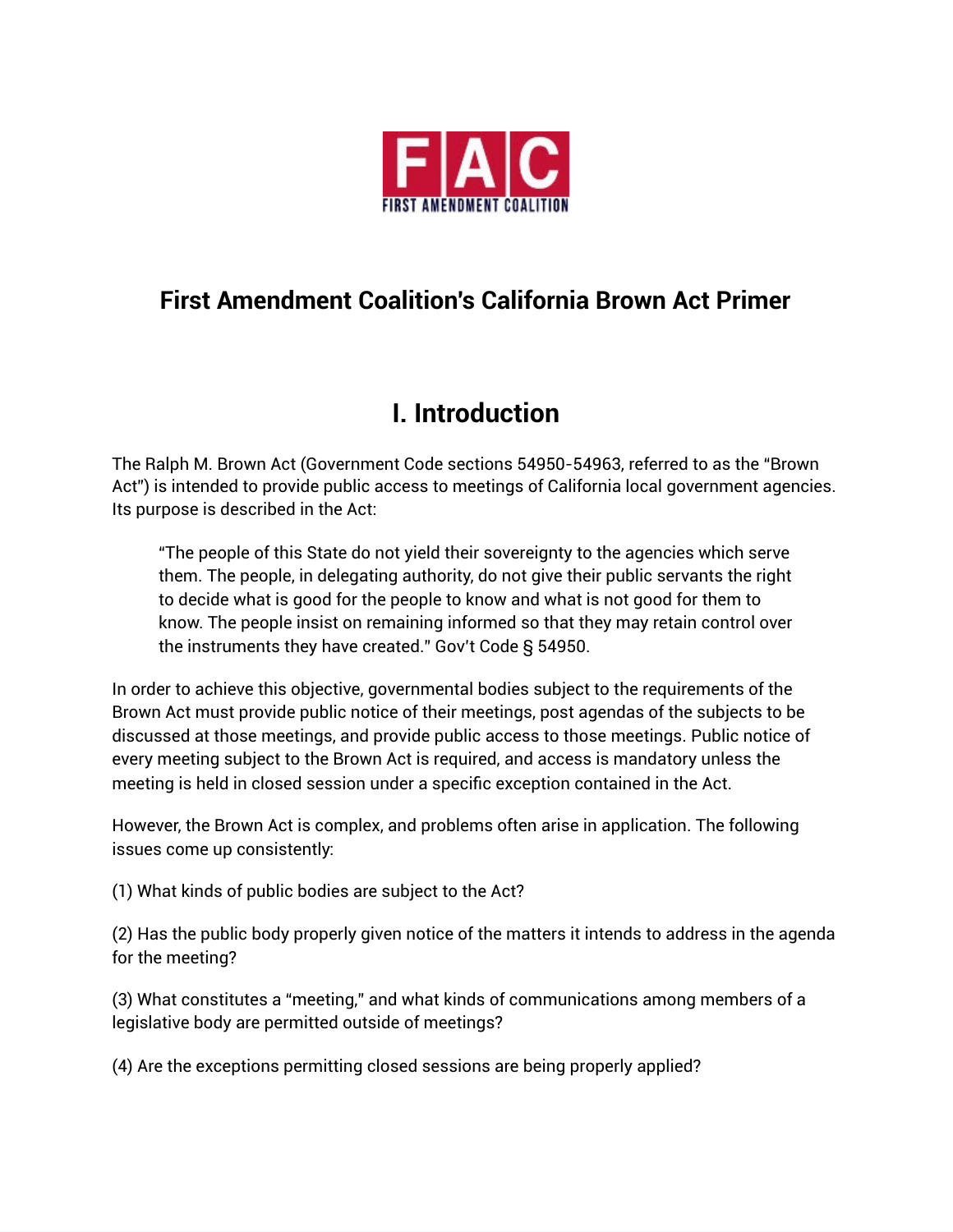In this primer we will walk you through our summary of the Brown Act that aims to explain some of the intricacies of the Act that have led to both litigation and abuse by the agencies it governs and make it more useful to its users.

# **II. What public bodies are subject to the Act?**

### **Public bodies subject to the Act include:**

**A**. The governing body of a local agency or any other local body created by state or federal law.1. Thus, entities such as city councils, boards of supervisors, school boards, redevelopment agencies, and air pollution control boards are covered. The judiciary is not covered. State agencies and the legislature are covered by separate, similar acts.

**B.** A commission, committee, board, or other body of a local agency created by charter, ordinance, resolution, or formal action of a legislative body.2.

Advisory committees composed solely of the members of the legislative body that constitute less than a quorum and that have neither a continuing scope of business nor a schedule set by the legislative body are not covered by the Act.

• Standing committees are included if they have schedules fixed by official action irrespective of their composition. For example, a standing committee of a city council, such as a budget committee or a rules committee, would be subject to the Brown Act. However, an ad hoc committee consisting of three out of seven council members appointed to investigate a claim of fraud would not be. (The Brown Act would apply if a citizen or someone else who was not a member of the council was appointed to the committee.)

• In addition, while a standing committee that meets pursuant to a regular schedule is always subject to the Brown Act, even standing committees that meet infrequently or sporadically are subject to the Brown Act if they consist of more than a quorum, or if they have ongoing authority to address issues with the subject matter jurisdiction of parent body.3.

**C.** A board, commission, committee or other multimember body that governs a private entity that either:

• Is created by that entity to exercise authority on its behalf; or

• Receives funds from a local agency and has on its governing board a member of that agency's legislative body who is appointed by the legislative body.4.

For example: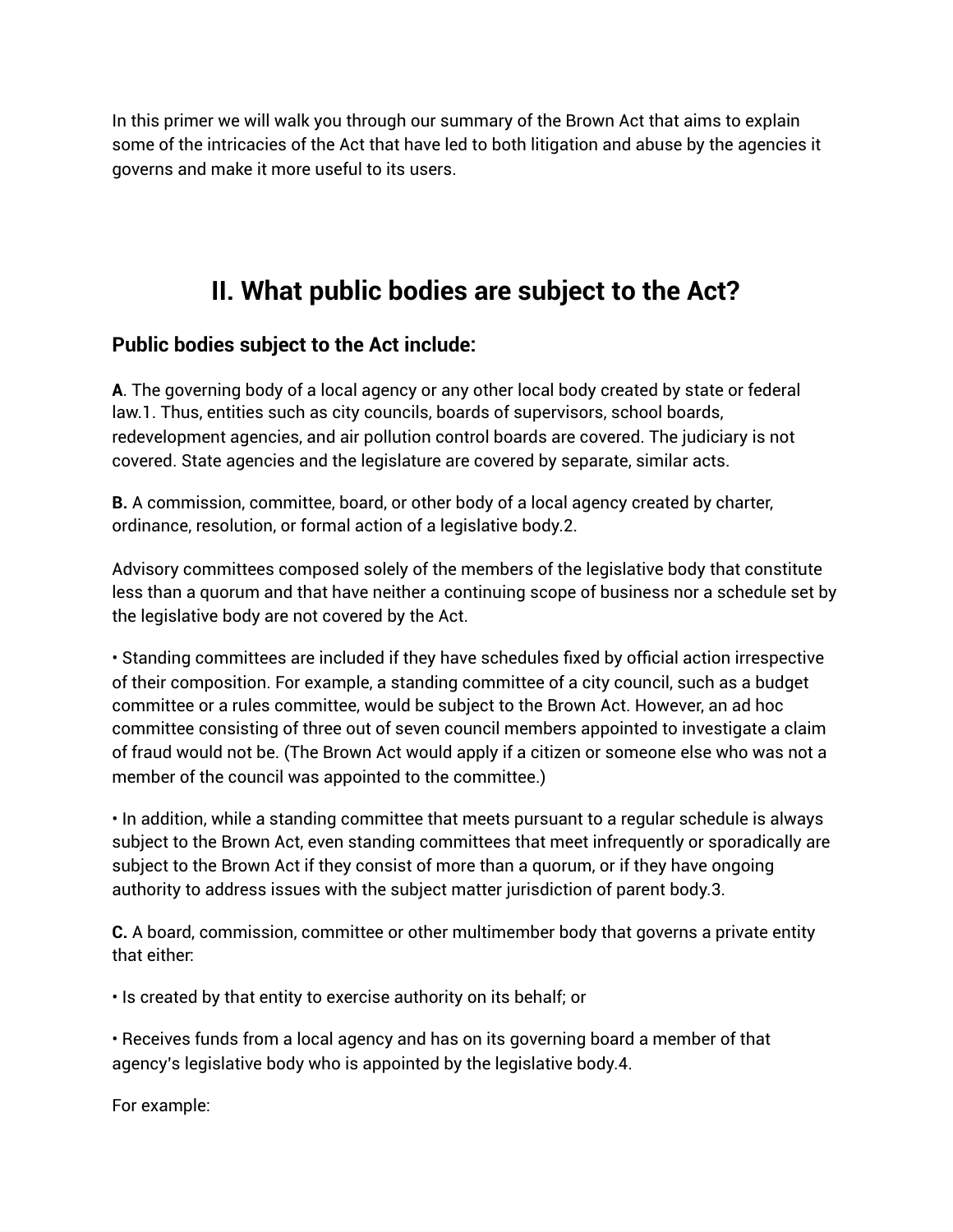(1) If a city creates a special local assessment district, collects assessments from local property owners, and provides by ordinance that the programs paid for with those funds will be governed by a non-profit association, the non-profit corporation set up to govern those programs will be subject to the Act;4 Gov't Code § 54952(c)(1).5. and

(2) if a private, non-profit corporation receives funds from a city, and the corporation has a council member on its board who has been appointed by the city council, the corporation will be subject to the Act.

**D.** The governing board of private corporation to which a public hospital district has turned over control of a hospital.6.

**E.** State agencies are not covered by the Brown Act, but are subject to the Bagley-Keene Open Meetings Act, which is very similar to the Brown Act. The courts and court administrative offices are exempt from state open meeting laws.

### **NOTES**

1 Gov't Code § 54952(a).

2 Gov't Code § 54952(b).

3 79 Ops. Cal. Atty. Gen. 69 (1996).

4 Gov't Code § 54952(c)(1).

5 This example comes from a case called Epstein v. Hollywood Entertainment District II Business Improvement Dist., 87 Cal. App. 4th 862 (2001). In addition, under a court decision in a case called Frazer v. Dixon Unified School Dist., 18 Cal. App. 4th 781 (1993), a board, committee or commission created by an individual government official, rather than a local governmental agency, also is subject to the Brown Act, if the local agency delegated to the individual official the authority to create the committee or other body.

6 Gov't Code § 54952(d).

# **III. What notice must be given of a public meeting?**

### **A. Advance notice of meetings must be provided:**

**Regular meetings** must be noticed through the posting of an agenda at least 72 hours before the meeting. 7 (You may request that a copy of the agenda and "all documents constituting the agenda packet" be mailed to you. They will be mailed when the agenda is posted or when it is distributed to a majority of the legislative body, whichever is first. The agency may charge a fee for mailing the materials, not to exceed the cost of providing the mailing service.)8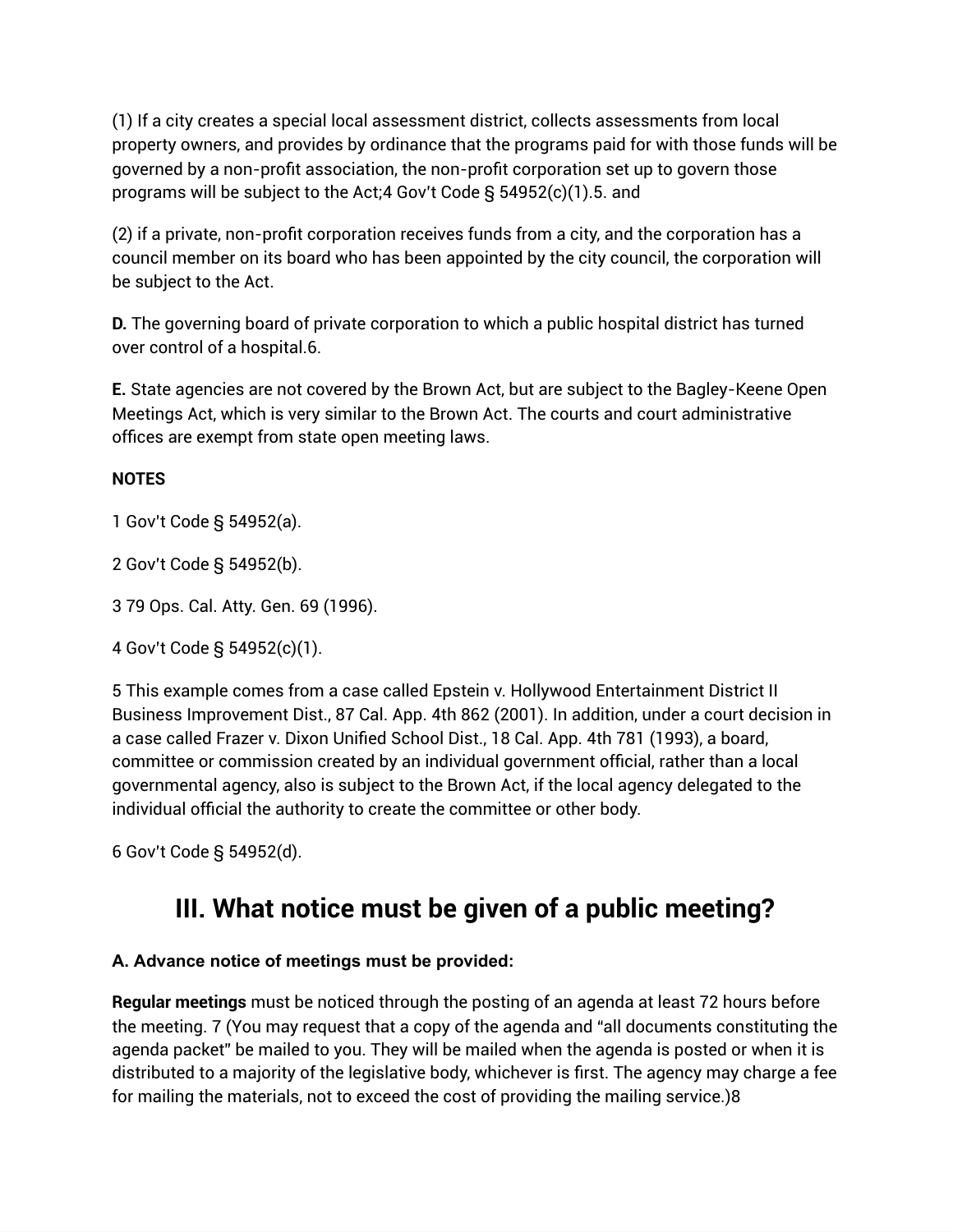**Special meetings** may be called, but only upon 24-hour notice to each local newspaper of general circulation, radio or television station that has in writing requested notice. The notice must be posted in a location freely accessible to the public. Only the business specified for discussion at the special meeting may be addressed. 9

**Emergency meetings** may be called under specific, drastic circumstances ("work stoppage, crippling activity, or other activity that severely impairs public health, safety, or both, as determined by a majority of the members of the legislative body"). The 24-hour notice is not necessary, but a 1-hour notification of those media requesting notice is necessary if possible. 10

### **B**. **The agenda must contain a brief description of each item of business to be transacted(generally not to exceed 20 words).** 11

Agenda descriptions must not be misleading. According to the California Attorney General's guide to the Brown Act, "the purpose of the brief general description is to inform interested members of the public about the subject matter under consideration so that they can determine whether to monitor or participate in the meeting of the body."12 For example, using the agenda item "flood control" to refer to a discussion on a request to Congress to exempt a certain stream from the Wild and Scenic Rivers Act would be clearly inadequate.

Closed session items must be included on the agenda.14

(a) They must be described with enough particularity to protect the confidentiality of the subject to be discussed, but at the same time provide the public with a general idea of the topic being discussed in closed session. (See the discussion below of what must be included for specific exemptions.)

(b) The Act actually spells out the recommended content of closed session agenda notices, and provides a "safe harbor" ensuring that government agencies will not be in violation of the agenda requirements of the Act if they follow the recommended format.

C. No action can be taken on items not on the agenda, except:

- Brief responses to public testimony.
- Requests for clarification from or references of matters to staff.
- Brief reports on personal activities.
- When there is an emergency (see above).

• When two-thirds of the legislative body agree there is a need to take immediate action on a matter about which the body could not have been aware earlier (see above).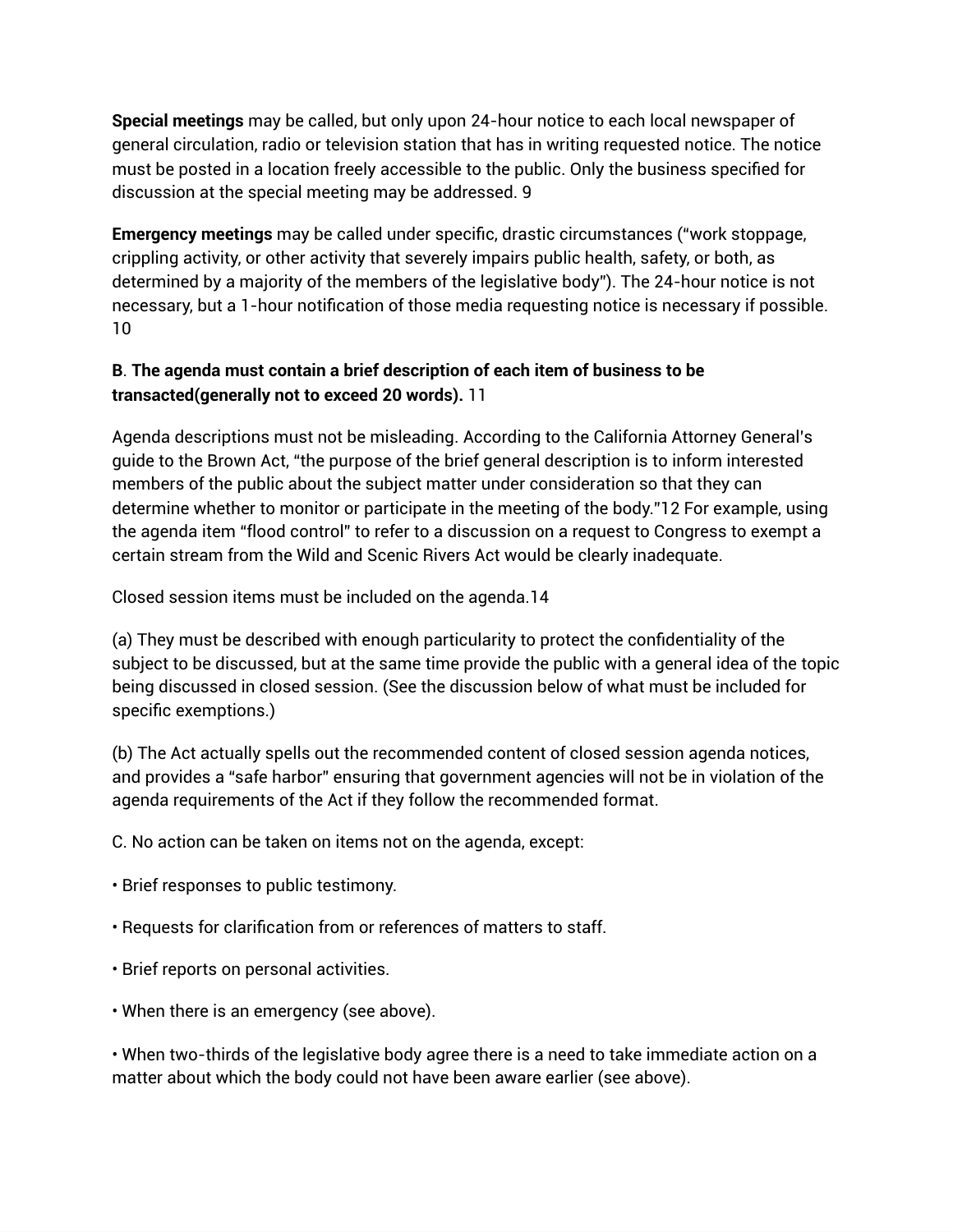**NOTES** 

7. Gov't Code § 54954.2(a).

8. Gov't Code § 54954.1.

9. Gov't Code § 54956.

10. Gov't Code § 54956.5.

11. Gov't Code § 54954.2(a).

12. The Brown Act, Open Meetings For Local Legislative Bodies, Office of the Attorney General, 2003, at

pp. 16-17.

13 See 67 Ops. Cal. Atty. Gen. 84 (1984) (construing Bagley-Keene Act).

14. Gov't Code §§ 54954.2(a), 54957.7(a).

15. Gov't Code § 54954.5.

### **IV. What is a meeting?**

**A. A meeting as defined by the Act includes any "congregation by a majority" of a legislative body at the same time and place to "hear, discuss, or deliberate" on any matter within the jurisdiction of the body.**

As the Attorney General explains: *"This definition makes it clear that the body need not take* any action in order for a gathering to be defined as a meeting. A gathering is a meeting if a *majority of the members of the body merely receive information or discuss their views on an issue. A meeting also covers a body's deliberations, including the consideration, analysis or debate of an issue, and any vote which may ultimately be taken." 16*

A meeting does not have to be formally announced, agendized, or convened in order to be subject to the Act. 17

**B. Serial meetings**, either in person or by telephone or fax or go-betweens, constitute a meeting if done to **"develop a collective concurrence as to action."** 18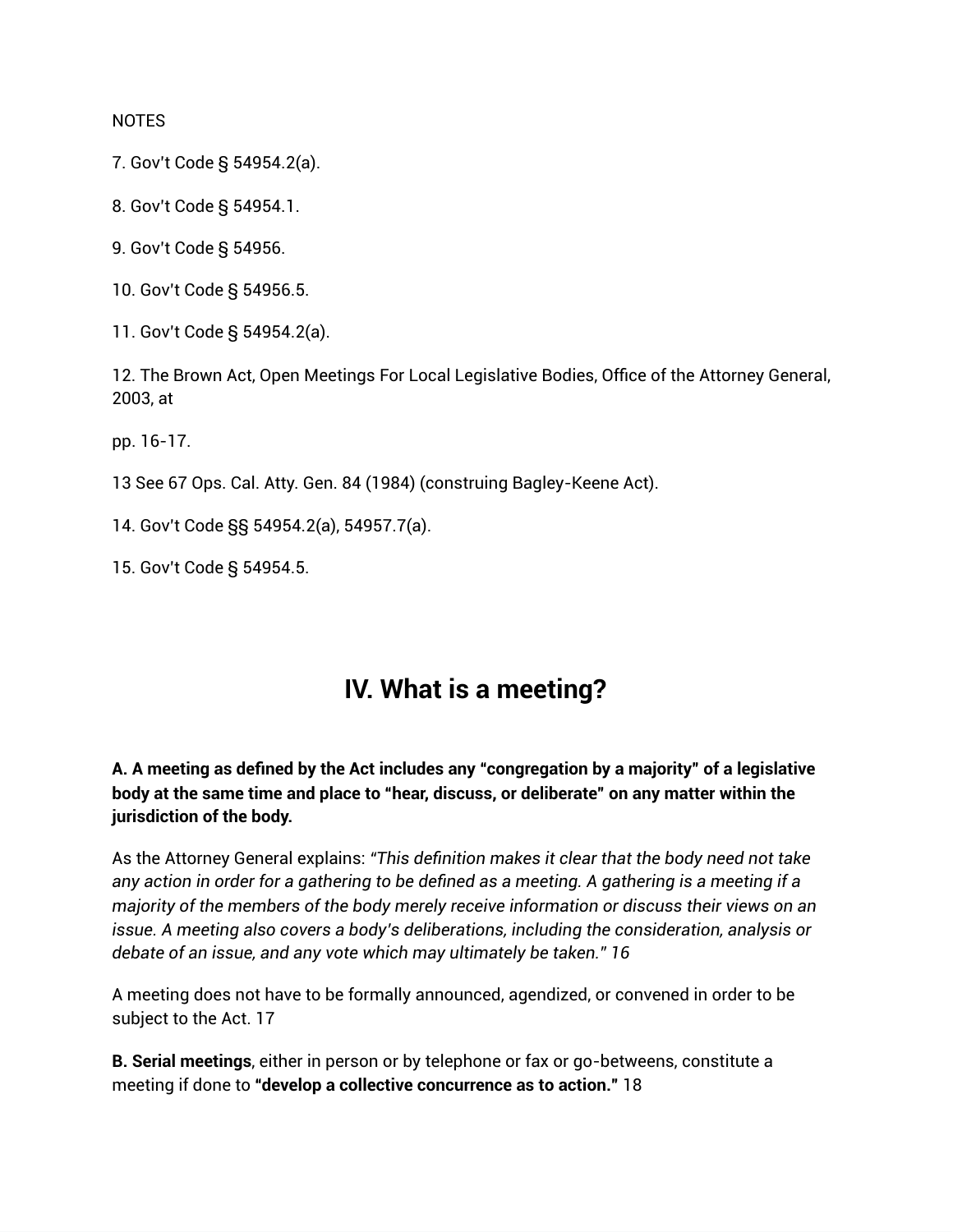• For example, a series of individual telephone calls between the attorney for the redevelopment agency and the members of the agency's governing board was held to constitute a meeting. The agency attorney had individually polled the members of the body to get their approval for a real estate transaction. The court concluded that even though the members never met together, their communications constituted a meeting for the purposes of the Act. 19

• Similarly, when the San Diego City Council directed staff to take certain action in an eminent domain proceeding in a letter signed by a quorum of the council, the court held that it had violated the Brown Act.20

• Addressing e-mail communications, the Attorney General has opined as follows: "This office [has] concluded that a majority of a body would violate the Act if they e-mailed each other regarding current issues under the body's jurisdiction, even if the e-mails were also sent to the secretary and chairperson of the agency, the e-mails were posted on the agency's Internet Web site, and a printed version of each e-mail was reported at the next public meeting of the body. The opinion concluded that these safeguards were not sufficient to satisfy either the express wording of the Act or some of its purposes. Specifically, such e-mail communications would not be available to persons who do not have Internet access. Even if a person had Internet access, the deliberations on a particular issue could be completed before an interested person had an opportunity to become involved."21

• On the other hand, the California Supreme Court has held that a memorandum from a public body's attorney to the members of the body did not constitute a meeting under the Act.22

• **Note** that it has been held that the public body need not actually take formal action through the serial meeting in order to have conducted a "meeting" in violation of the Act. One court has concluded that the Act applies equally to the deliberations of a body and its decision to take action. The court reasoned that if a collective commitment were a necessary element, the body could conduct most or all of its deliberation behind closed doors, as long as the body did not actually reach agreement prior to consideration in public session.23

**C. Exempted** from the definition of a meeting are:

• Individual contacts or conversations.24

• Attendance of a majority of members at a conference open to the public that involves a discussion of general interest to the public or "to the public agencies of the type" attending the conference provided the members do not discuss legislative business among themselves. Fees may be charged to members of the public.25

• Attendance by a majority of the members at an open and publicized meeting called by someone other than the legislative body to discuss topics of community interest.26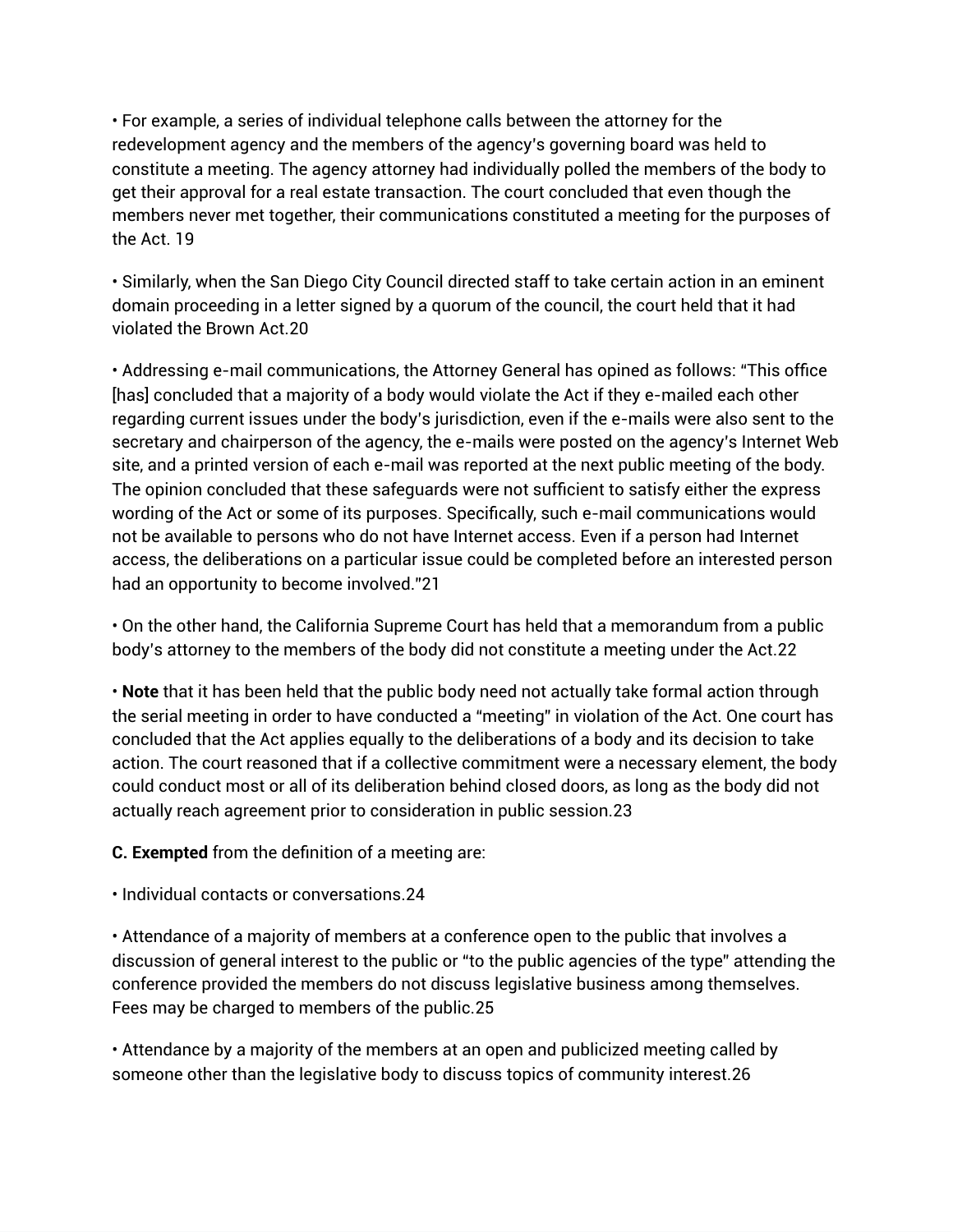• Attendance by a majority of members at an open and publicized meeting of another body of the local agency, provided the members do not discuss among themselves matters within their jurisdiction that is not the subject of the meeting.

• Attendance at a ceremonial or social event by a majority of members provided they do not discuss among themselves matters within their jurisdiction.28

• The attendance of a majority of the members of a legislative body at an open and noticed meeting of a standing committee of that body, provided that the members of the legislative body who are not members of the standing committee attend only as observers.29

**D.** The meeting must be held within the boundaries of the agency's jurisdiction, except:30

• When necessary to comply with state or federal law or court order.

• To inspect real or personal property over which the agency has control, provided it is the topic of the meeting is related to the property.

• To participate in multi-agency meetings, provided that the meeting is properly noticed by all the agencies and that the meeting takes place in the jurisdiction of one of the agencies involved.

• To meet with federal or state officials when a local meeting would be impractical, solely to discuss matters of relevance with such officials.

• To meet at the closest meeting facility or the principal office of the body if there exists no meeting facility within the jurisdiction of the body.

• To meet at a facility outside of the jurisdiction if the facility is owned by the body, provided the discussion at the meeting is limited to items directly related to the facility.

• To visit legal counsel to discuss pending litigation when to do so would reduce fees.

• School boards may meet outside of the District on a variety of labor and employment matters.

• Statewide joint powers authorities may meet within the territories of anyone in their organization.

**E.** Regular meetings must be held at a time, place, and location fixed by official action (e.g., bylaws, ordinance, resolution).31 If it is unsafe to meet at the designated place due to an emergency, the new location must be publicized by a notice to the local media in the most rapid means of communication available at the time.32

• The meeting place must be accessible to all members of the public.33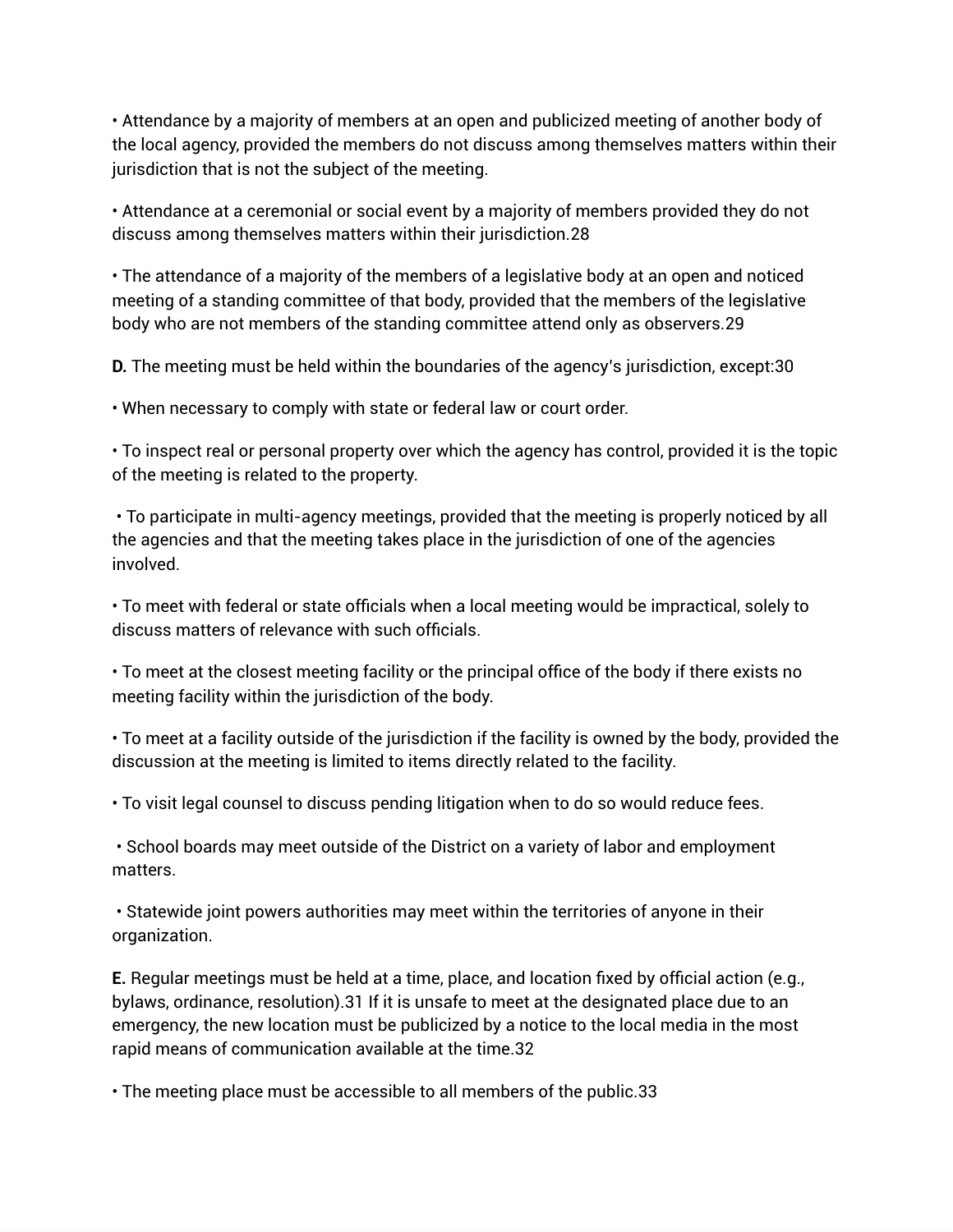- No fees may be charged for admission to meetings.
- Registration of one's name or any other condition of admission is prohibited.34

• Cameras, both still and video, and tape recorders are permitted, and any recording of a meeting subject to the Act made at the direction of the public body is a public record.35

• Public bodies must permit broadcast of their meetings, unless they can demonstrate that doing so would cause a persistent disruption of their proceedings.36

**F.** Records distributed at a public meeting are public records, unless otherwise exempted under the Public Records Act. 37 The public is entitled to obtain them at the meeting if they were prepared by the public agency, or after the meeting if prepared by someone else. (This does not mean that the agency does not have to provide them prior to the meeting if they are available, only that it must make them available by the time of the meeting at the latest.)38

**G.** Time must be provided for comment by the public.39

• Public bodies may impose time limitations on public comment.40

• Public bodies may not prohibit criticism of "the policies, procedures, programs, or services of the agency, or of the acts or omissions of the legislative body."41

• The ability to speak and offer criticism at the meetings of public bodies is also protected by the First Amendment. In particular, the First Amendment has been held to protect the right of citizens to criticize the conduct of particular government officials and employees at public meetings.42

#### **NOTES**

16. The Brown Act, Open Meetings For Local Legislative Bodies, Office of the Attorney General, 2003, at p. 8.

17. In Sacramento Newspaper Guild v. Sacramento County Bd. of Suprs., 263 Cal. App. 2d 41 (1968), the court

held that a luncheon gathering which included five county supervisors, the county counsel, a variety of county

officers, and representatives of a union to discuss a strike which was underway against the county was a

meeting within the meaning of the Act.

18. Gov't Code § 54952.2(b).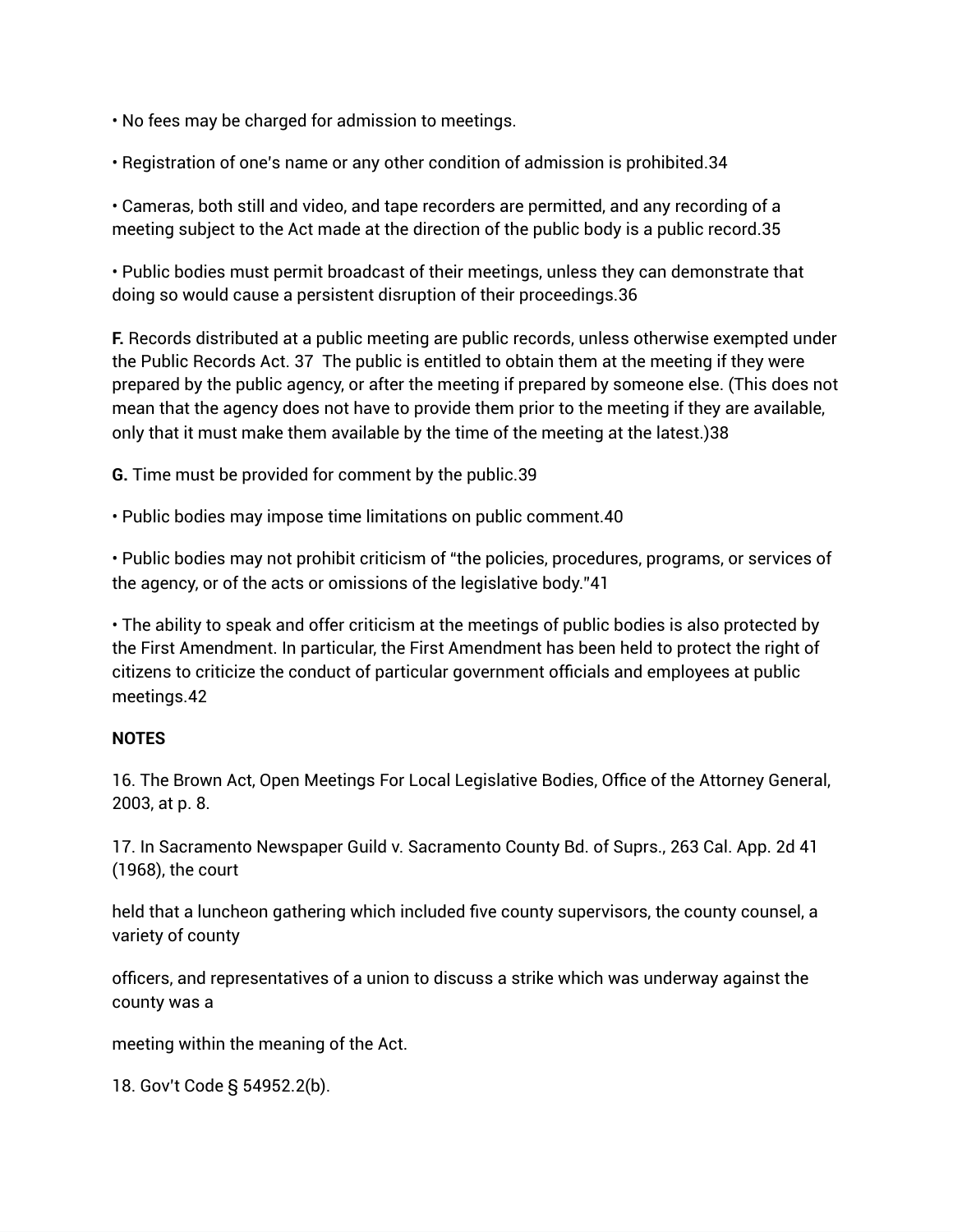19. Stockton Newspapers, Inc. v. Redevelopment Agency, 171 Cal. App. 3d 95, 105 (1985).

20. Common Cause v. Stirling, 119 Cal. App. 3d 658 (1981).

21 The Brown Act, Open Meetings For Local Legislative Bodies, Office of the Attorney General, 2003, at p. 15,

citing 84 Ops. Cal. Atty. Gen. 30 (2001).

- 22. Roberts v. City of Palmdale, 5 Cal.4th 363, 381 (1993).
- 23. Frazer v. Dixon Unified School District, 18 Cal. App. 4th 781, 796-798 (1993).
- 24. Gov't Code § 54952.2(c)(1).
- 25. Gov't Code § 54952.2(c)(2).
- 26. Gov't Code § 54952.2(c)(3).
- 27. Gov't Code § 54952.2(c)(4).
- 28. Gov't Code § 54952.2(c)(5).
- 30. Gov't Code § 54954(c).
- 30. Gov't Code § 54954(c).
- 31. Gov't Code § 54954(a).
- 32. See generally Gov't Code §§ 54956, 54956.5.
- 33 Gov't Code §§ 54953(a), 54953.2.
- 34 Gov't Code § 54953.3.
- 35. Gov't Code § 54953.5.
- 36. Gov't Code § 54953.6.
- 37. Gov't Code § 54957.5.
- 38 .See Gov't Code § 54957.5(d).
- 39. Gov't Code § 54954.3(a).
- 40. Gov't Code § 54954.3(b).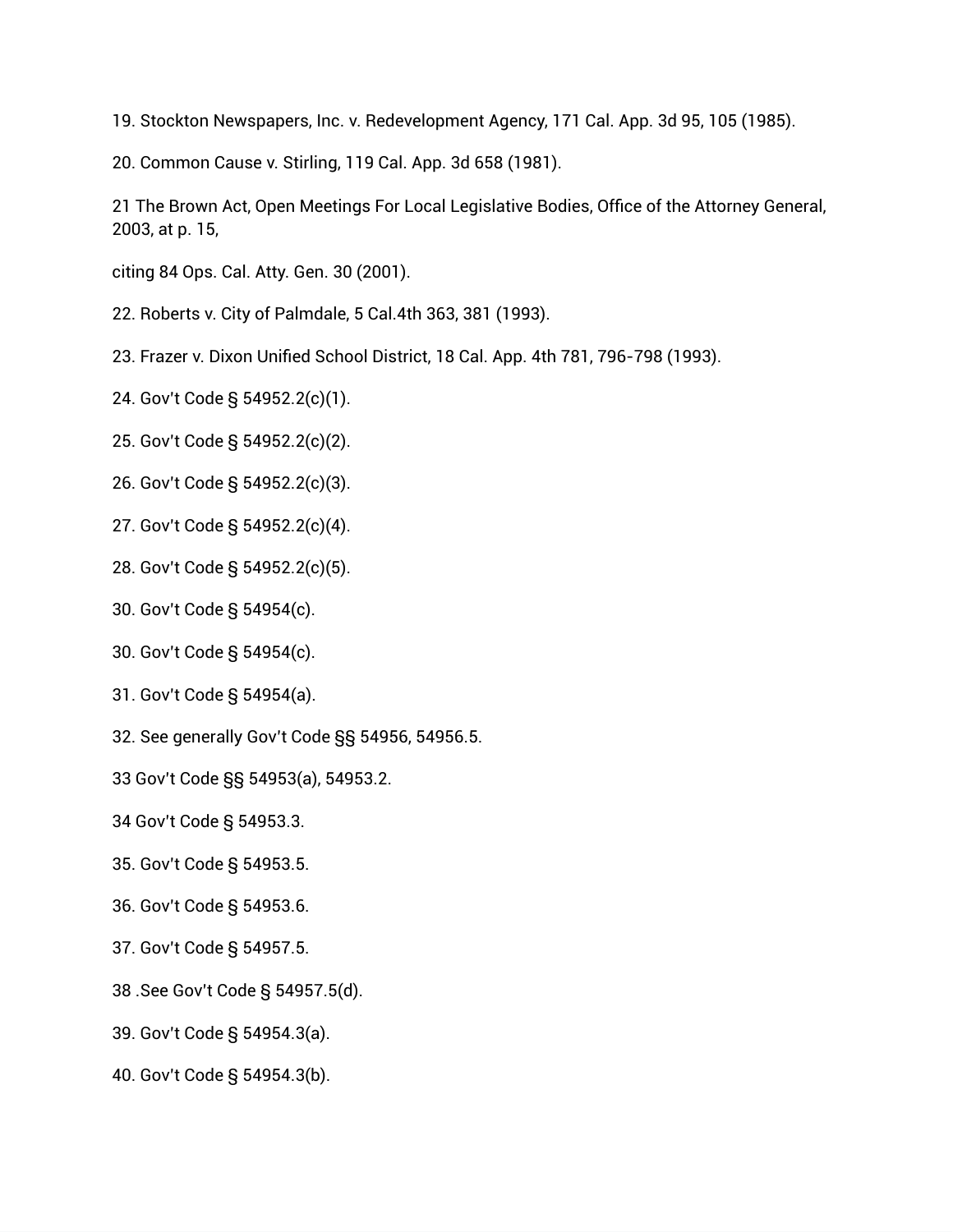41. Gov't Code § 54954.3(c).

42. Baca v. Moreno Valley Unified School Dist., 936 F. Supp. 719 (C.D. Cal. 1996); Leventhal v. Vista Unified School Dist., 973 F. Supp. 951 (S.D. Cal. 1997).

# **V. Closed Sessions: When may the public be excluded?**

The public may not be excluded from a meeting, except as expressly authorized by the Brown Act.

A public body may exclude the public from meetings, holding what are called "closed sessions" or "executive sessions," in the following circumstances:

(1) to determine whether an applicant for a license or license renewal, who has a criminal record, is sufficiently rehabilitated to obtain the license; 43

(2) to with its negotiator to grant authority regarding the price and terms of payment for the purchase, sale, exchange, or lease of real property; 44

(3) to confer with, or receive advice from, its legal counsel regarding pending litigation when discussion in open session concerning those matters would prejudice the position of the local agency in the litigation; 45

(4) to meet with the Attorney General, district attorney, agency counsel, sheriff, or chief of police, or their respective deputies, or a security consultant or a security operations manager, on matters posing a threat to the security of public buildings, a threat to the security of essential public services, or a threat to the public's right of access to public services or public facilities;46

(5) to consider the appointment, employment, evaluation of performance, discipline, or dismissal of a public employee or to hear complaints or charges brought against the employee by another person or employee; 47

(6) to meet with the local agency's designated representatives regarding the salaries, salary schedules, or fringe benefits of its represented and unrepresented employees, and, for represented employees, any other matter within the statutorily provided scope of representation.48

There are also a number of other narrow circumstances in which closed sessions may be held.49

However, although there are many provisions permitting closed sessions, certain provisions are more commonly invoked, and hence are more frequently the subject of questions and disputes. Those provisions are discussed below.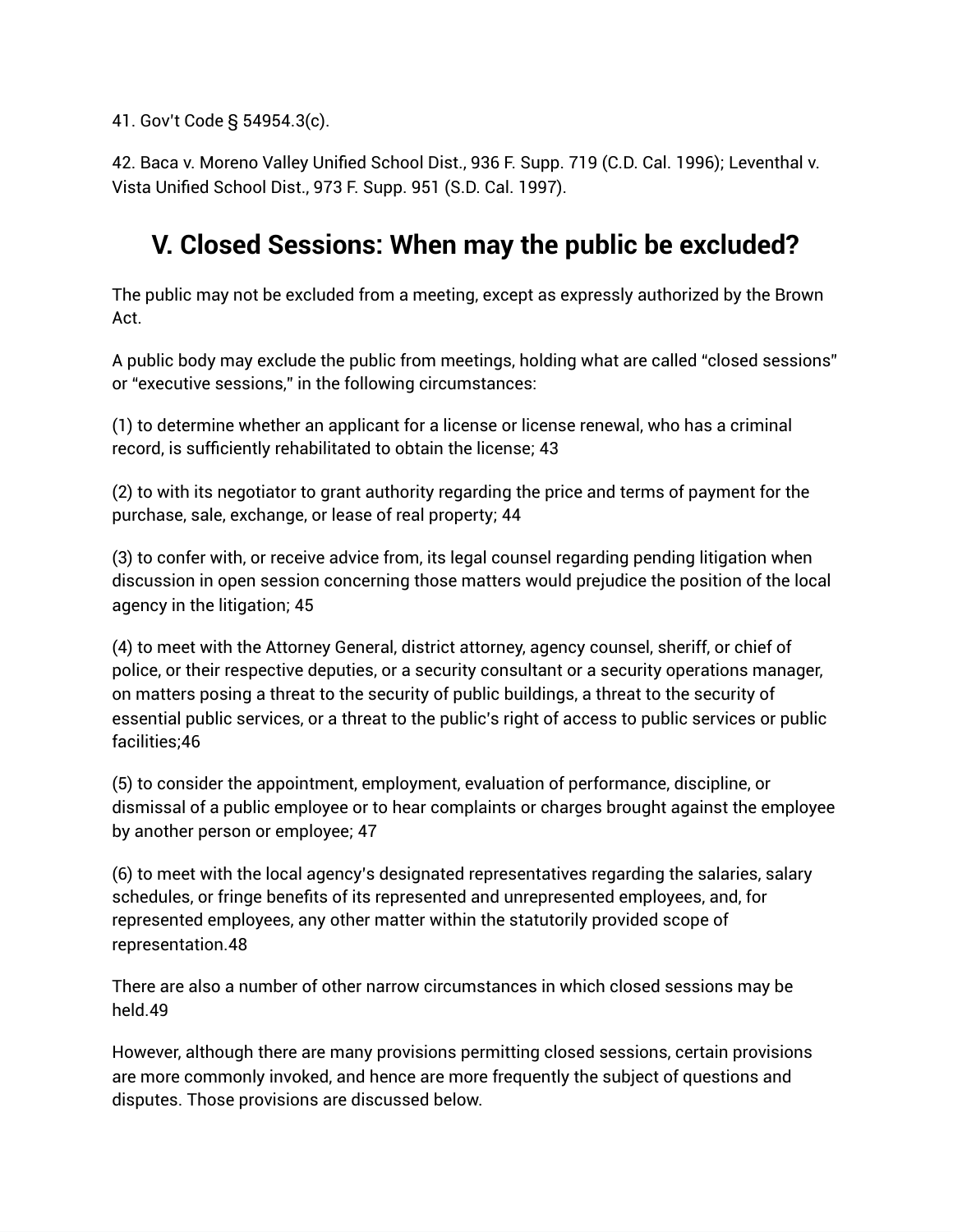**A.** Meetings with a body's negotiator prior to the purchase, sale, exchange or lease of real property in order to grant authority to the negotiator regarding the price and terms of payment.50

• The closed session notice should state the address of the property, the identity of the negotiator, and whether the instruction will concern price, payment terms, or both.51

• Prior to the closed session, the public body must hold an open and public session in which it identifies its negotiators, the real property or real properties which the negotiations may concern, and the person or persons with whom its negotiators may negotiate.

• **Note:** This provision has been the subject of considerable abuse. For example, government agencies involved in enormous, multi-faceted transactions have used a real property portion of the potential transaction to discuss the entire matter in secret. It has also been invoked to cover meetings attended by representatives of the adverse party in the negotiation.

**B.** Meetings to discuss "pending litigation."52 This exception has been carefully crafted due to frequent past disputes.

- Litigation is any adjudicatory proceeding.
- Pending litigation is:
- (a) litigation formally initiated to which the body is a party;

(b) a situation where based on the advice of counsel taking into account "existing facts and circumstances" there exists a "significant exposure" to litigation; or

(c) when the agency itself has decided or is deciding whether to initiate litigation.53

• For existing litigation, the closed session notice should state the name of the case or parties (unless it would jeopardize service of process or existing settlement negotiations), and for anticipated litigation or litigation the agency is considering initiating, it should state the number of potential cases.

• Prior to holding a closed session pursuant to this section, the legislative body of the local agency must state on the agenda or publicly announce the subdivision of this section that authorizes the closed session. If the session is closed pursuant to subdivision (a), the body must state the title of or otherwise specifically identify the litigation to be discussed, unless the body states that to do so would jeopardize the agency's ability to effectuate service of process upon one or more unserved parties, or that to do so would jeopardize its ability to conclude existing settlement negotiations to its advantage.55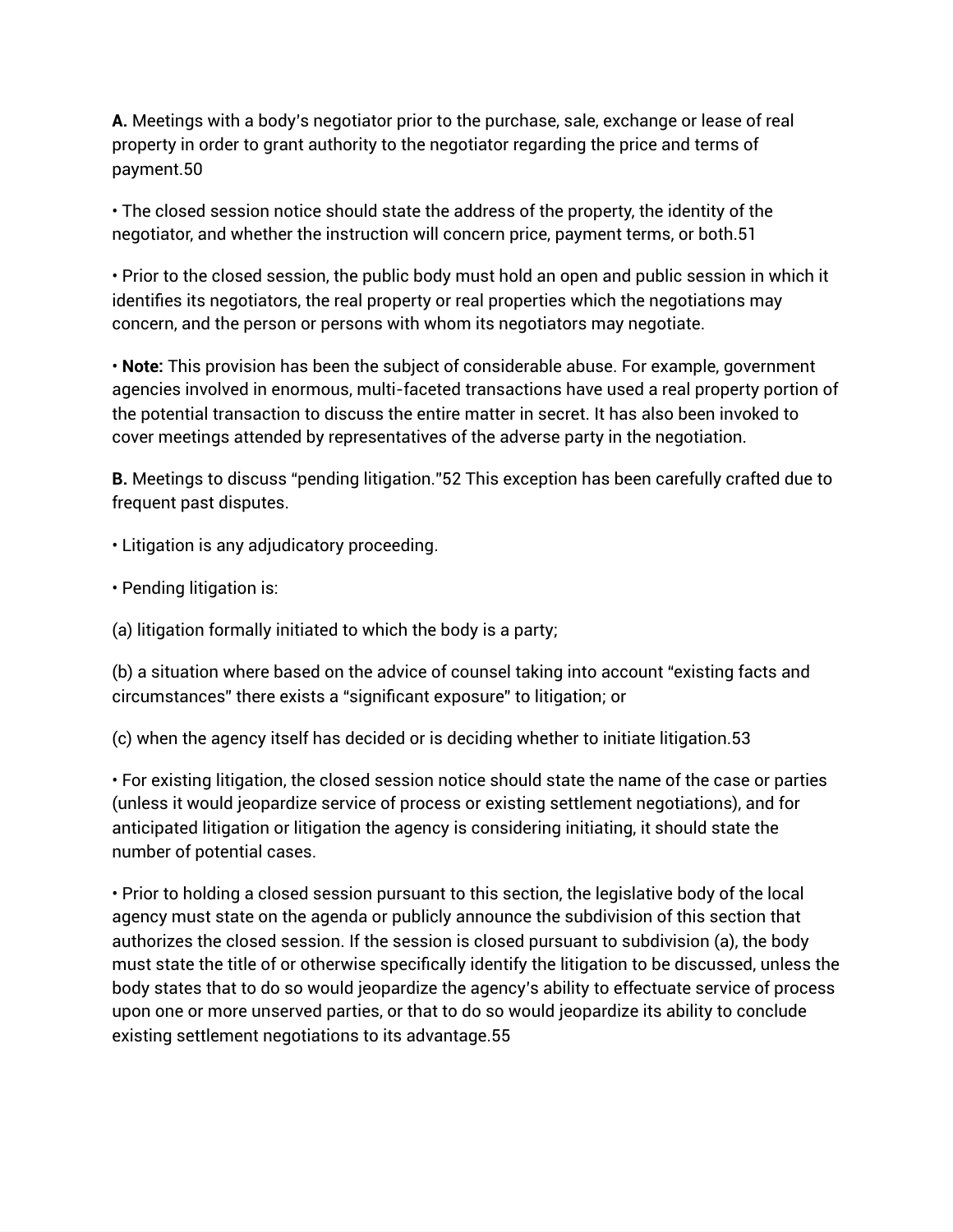**C**. Meetings with law enforcement or security consultants about threats to the security of public buildings, to essential public services, or to the public's right of access to public services or public facilities;56

• The closed session notice should identify the law enforcement agency and state the name and title of the law enforcement official.57

**• Note:** Expect to see this exception invoked with increasing frequency.

**D**. Meetings to discuss the appointment, employment, evaluation of performance, discipline or dismissal of a public employee or to hear complaints brought against the employee. 58

1. The closed session notice should state the position to be filled or the title of the employee being reviewed. It need not do so in the case of complaints.

2. **Note:** An elected official is not a public employee.60

3. **Note:** The employee may request a public hearing.61

NOTES

43 Gov't Code § 54956.7.

44 Gov't Code § 54956.8.

45 Gov't Code § 54956.9.

46 Gov't Code § 54957(a).

47 Gov't Code § 54957(b).

48 Gov't Code § 54957.6(a).

49 See Gov't Code §§ 54956.86, 54956.87, 54956.95, 54957.8, and 54957.10. Because these provisions have much

more limited application, they are not addressed here

50 Gov't Code § 54956.8.

51 Gov't Code § 54954.5(b).

52 Gov't Code § 54956.9.

53 Gov't Code § 54956.9(a), (b), (c).

54 Gov't Code § 54954.5(c).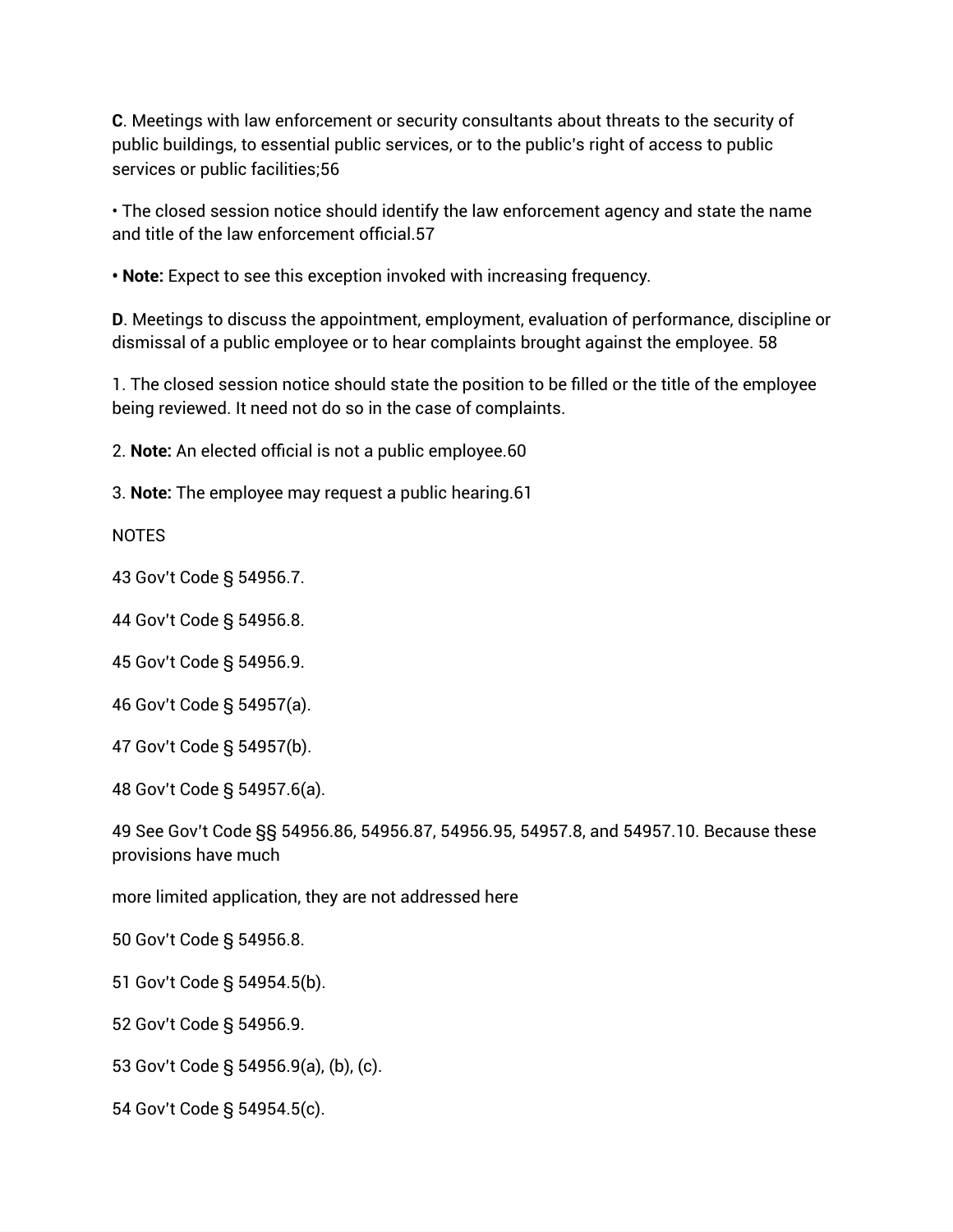Gov't Code § 54959.

Gov't Code § 54957(a).

Gov't Code § 54954.5(e).

Gov't Code § 54957(b)

Gov't Code § 54954.5(e).

Gov't Code § 54957(b)(4).

Gov't Code § 54957(b)(1).

Gov't Code § 54954.5(f).

### **VI. After a closed session**

#### **A. The agency must publicly report action taken in closed session as follows:**

Approval of an agreement concluding real estate negotiations immediately

if the closed session results in a final agreement, and upon inquiry if the

agreement is finalized thereafter 63

Action taken on claims.65

 Action taken to appoint, employ, dismiss, accept the resignation of, orotherwise affect the employment status of a public employee by title of position.

Approval of a labor agreement.67

 The public is entitled to copies of contracts, settlement agreements, and other documents approved by the public body and subject to any of these reporting requirements. 68

#### **B. Records maintained during a closed session.**

 A local agency may maintain a minute book for actions taken during a closed session, but is not required to do so.69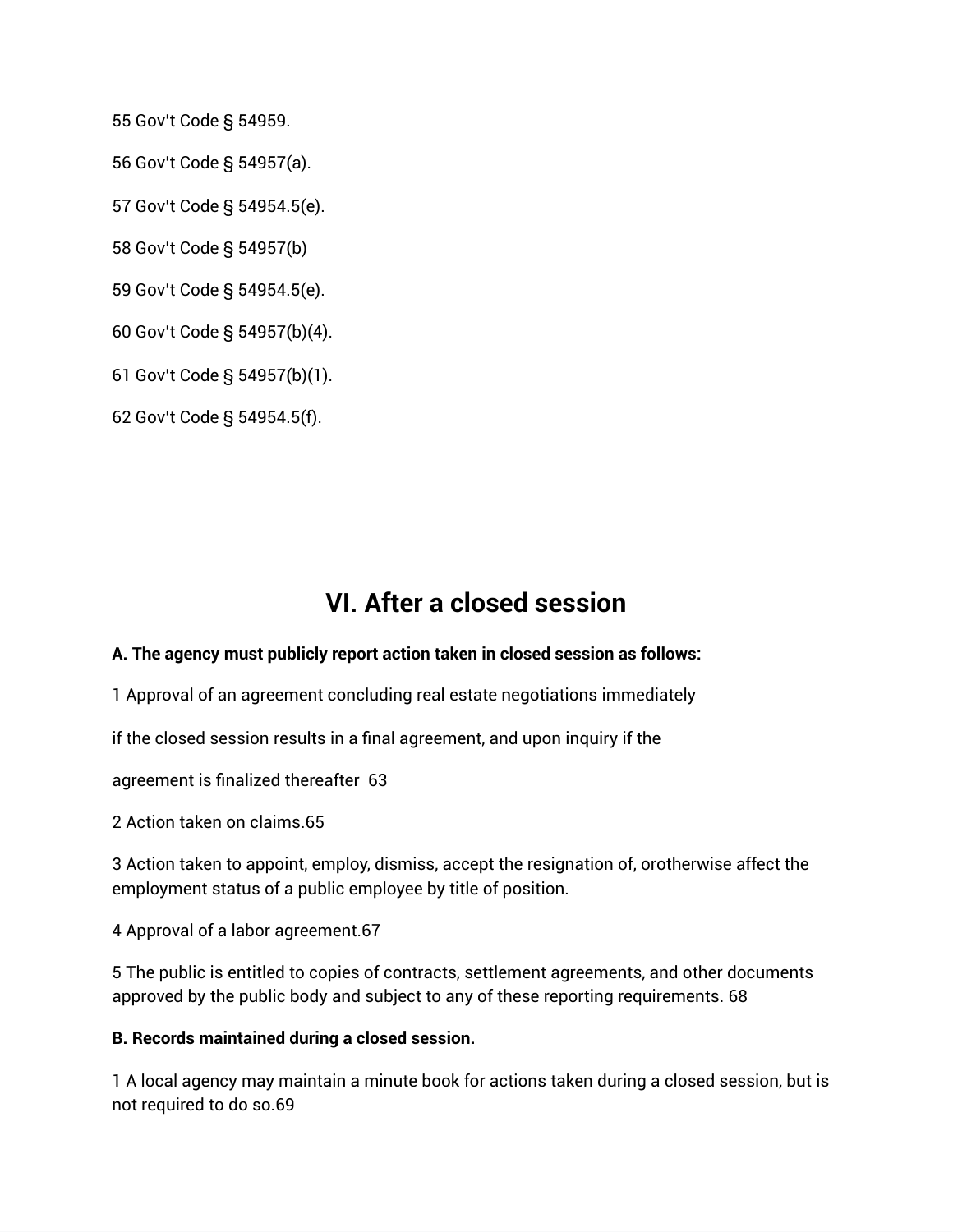2 If it does maintain a minute book, or similar documentation, such records are not a public record. 70

3 Absent court order, a local agency is not required to record its closed

sessions.71

63.Gov't Code § 54957.1(a)(1).

64. Gov't Code § 54957.1(a)(2), (3).

65. Gov't Code § 54957.1(a)(4).

66.Gov't Code § 54957.1(a)(5).

67. Gov't Code § 54957.1(a)(6).

68.Gov't Code § 54957.1(b).

69. Gov't Code § 54957.2.

70.Gov't Code § 54957.2.

### **VII. Enforcement of the Brown Act**

**A.** A knowing violation of the Brown Act with the intent to deprive the public of information to which it is entitled is a crime. However, no one has ever been successfully prosecuted for a violation of the Brown Act.

**B.** Individual citizens may bring essentially three types of legal suits to enforce the Brown Act: a suit over a government entity's alleged violation of the Act based on that entity's *past* violation of the Brown Act; a suit to contest or enjoin *ongoing or future* actions in alleged violation of the Brown Act; and a suit to *void* an action taken by a government entity in alleged violation of the Brown Act.

### **Challenging past actions to stop their recurrence:**

Under amendments to the Brown Act adopted in 2012, persons alleging a past violation of the Brown Act, and seeking to bar further violations–but NOT to invalidate a specific

<sup>71.</sup> Gov't Code § 54960(b).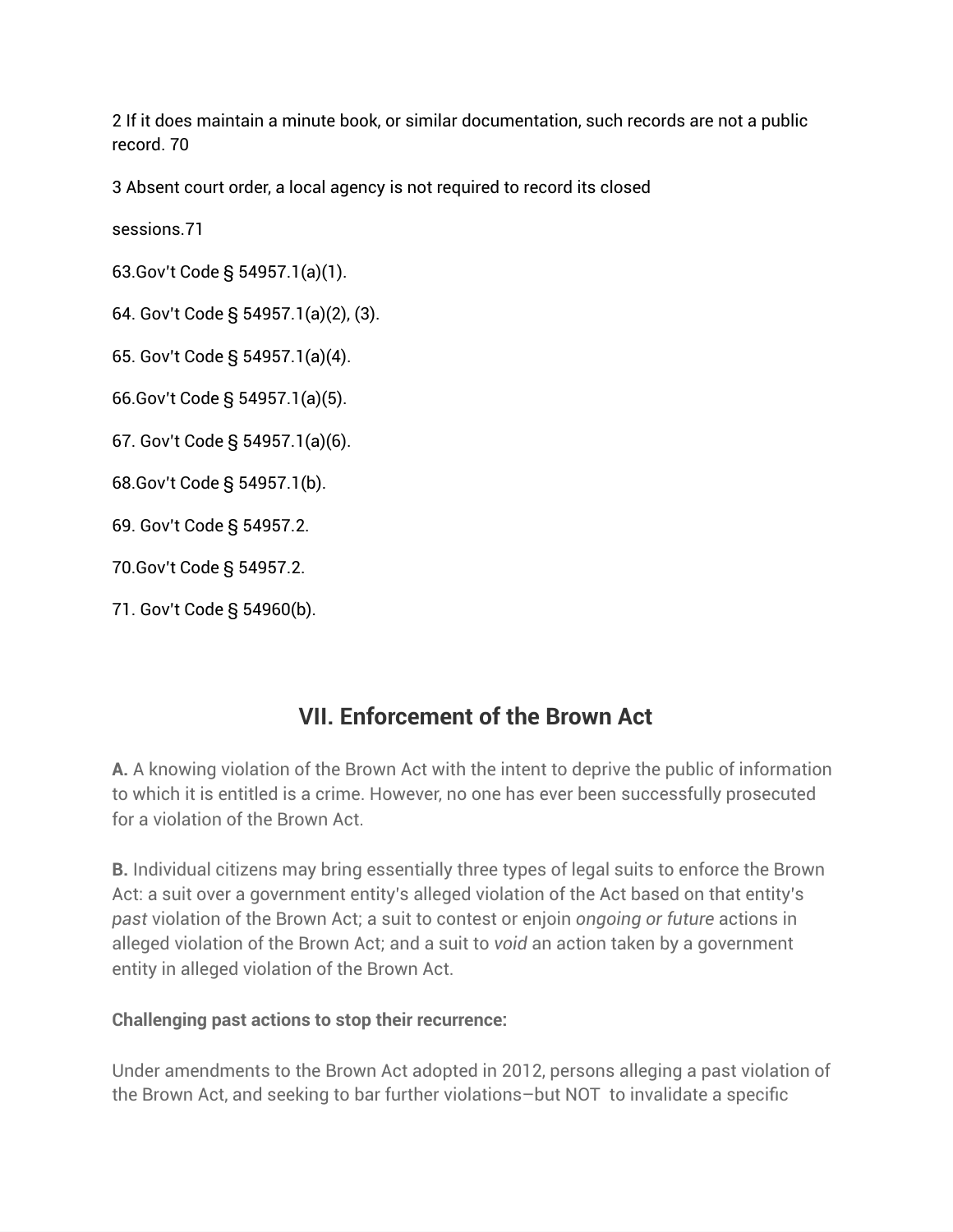government decision or action–must first attempt to resolve the matter, short of litigation, though an elaborate settlement procedure set forth in Government Code section 54960.2, as follows:

1) Within 9 months of the violation, a complainant must file a "cease and desist" letter with the government entity "clearly describing the past action of the legislative body and nature of the alleged violation." Gov Code sec. 54960.2(1)

2) The legislative body has 60 days to respond with "an unconditional commitment to cease, desist from, and not repeat the past action." Gov Code sec 54960.2(a)(4). (If it makes such a commitment within 30 days, the government body will immunize itself against any claim, in the course of litigation, for payment of the complainant's attorney's fees or costs, Gov Code Sec. 54960.2(b))

3) If the Government body responds with a timely and unconditional commitment, that will be the end of the dispute (unless, subsequently, the agency reneges on its commitment). However, if the government doesn't respond, or responds unsatisfactorily or conditionally, the complainant may file suit, and must do so within 60 days. Gov Code Sec. 54960.2(a)(4).

### **Barring an ongoing or future action:**

1) ". . . any interested person may commence an action by mandamus, injunction, or declaratory relief for the purpose of stopping or preventing violations or threatened violations of this chapter . . . or to determine the applicability of this chapter to ongoing actions or threatened future actions. . . of the legislative body." Gov Code Sec 54960(a). Because, practically speaking, lawsuits seeking injunctive relief against future actions usually are based on evidence of past violations, most cases involving prospective relief will be brought under Gov Code section 54960.2, discussed above.

### **Suits to Void Past Action:**

If a complainant's objective is to have a court declare a government action *null and void* on account of a Brown Act violation, the procedure spelled out in Gov Code Sec 54960.1 (a) applies. Notice and a demand to "cure and correct" the violation must be given, in writing, within 90 days from the date the action was taken (30 days if the basis for the notice is that the action was not on an agenda or not adequately described). The local agency has 30 days to take action. If the local agency responds and refuses to correct the problem or does nothing, the challenger has 15 days to initiate court proceedings to nullify the action.